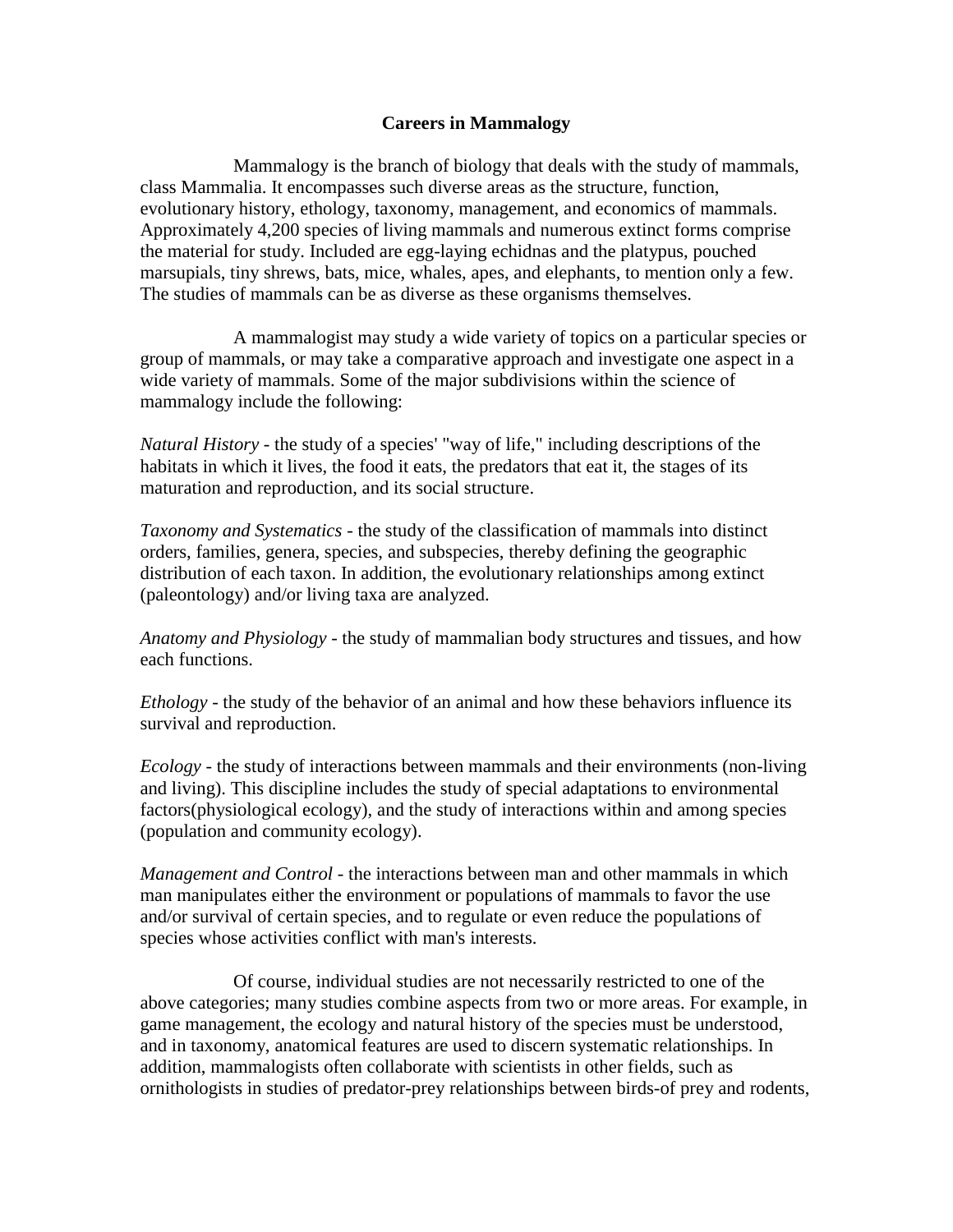and botanists in studies of plant-herbivore interaction. Paleontologist may combine mammalian systematics with geology and geography, whereas toxicologists may combine studies of mammals and environmental pollutants. Obviously, becoming a mammalogist is not the only way to study mammals. In fact, many scientists who study mammals would not consider themselves "mammalogists" per se, but specialists in such fields as physiology or ethology, who happen to use mammals as the subjects in their research.

 A number of employment opportunities exist for trained mammalogists and those interested in working with mammals. Each job tends to differ somewhat in terms of duties/responsibilities, methodologies, perspectives, compensation and level of training required. Some of the principal career opportunities for mammalogists are described below.

## **Universities**

 Though few universities have departments of mammalogy, most large universities employ professors who work with mammals, either in Biology/Zoology departments, or in departments such as Ecology, Evolution, Behavior, Physiology, Anatomy, Systematics, and Wildlife Management. University mammalogists typically are heavily involved in research activities. The research program at large universities is expected to be very productive and of high quality, as much of its funding must come from granting agencies outside the university. Therefore, the university mammalogist often directs a staff of lab technicians, undergraduates, and graduate students in his/her laboratory. In addition to actually conducting research, the duties of the university professor include maintaining quality control, managing personnel, writing proposals for submission to granting agencies, and writing the results of the laboratory's research, either as progress reports or as manuscripts for publication.

 In addition, as a member of an academic department, most university mammalogists are expected to participate in the teaching and advising of undergraduate and graduate students. Often a course in mammalogy is taught, as well as other courses within the professor's area of specialization. Participation in the general courses of the department, such as General Zoology/Biology and Human Anatomy/Physiology, may be required as well.

 In virtually all cases, faculty positions at large universities require the Ph.D. degree, and many institutions prefer candidates to have postdoctoral experience as well. Formal training in education is not a prerequisite, but some teaching experience, at least as a graduate teaching assistant in a laboratory course, is usually required. Salaries for university professors rang from \$18,000 -\$60,000 annually, depending on experience. The number of positions for mammalogists at major universities is limited, and competition for these is keen. Nonetheless, each year well-trained, productive candidates, often new Ph.D.s, succeed in obtaining such employment.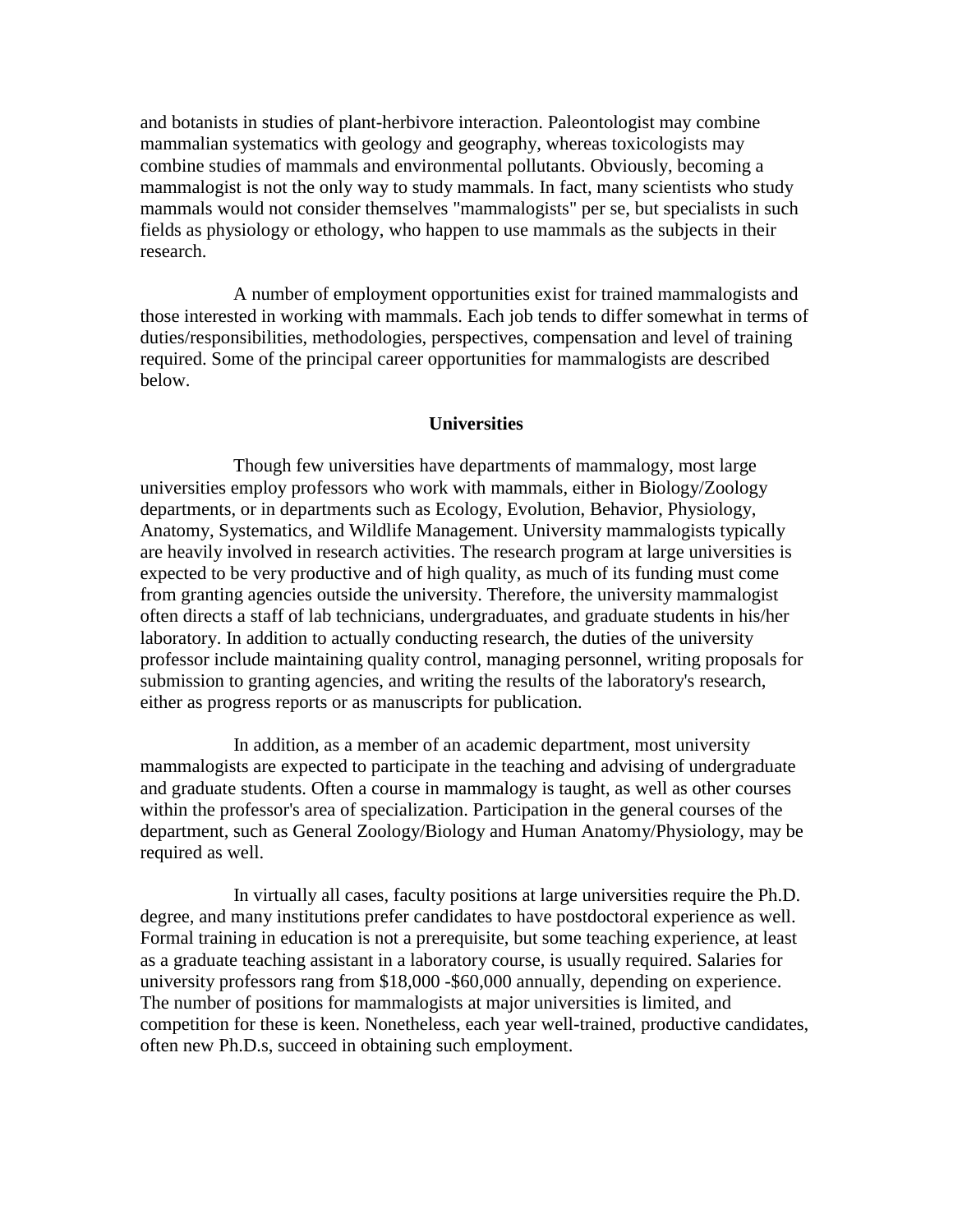### **Colleges**

 The largest numbers of positions for biologists who study mammals have historically been as vertebrate biologists, teaching undergraduates and conducting limited research in colleges and small universities. Doctoral programs usually are not available at these institutions, but master's degree programs frequently are. College professors should be broadly trained in undergraduate/graduate vertebrate courses, with support courses in morphology, physiology,ecology, ethology, genetics and evolution. A Ph.D. degree is usually required. Also, opportunities should be sought during graduate training to teach a variety of introductory and advanced laboratorycourses in biology. Individuals interested in a college position must be able to direct undergraduates in the classroom and on research projects, and to find such work rewarding and stimulating.

 In contrast to the situation at a large university, mammalogists at colleges and small universities typically devote more of their time to teaching. The number of courses taught per yearis greater and the importance of the quality of teaching in the assessment of overall performance is usually greater. Although research programs may be smaller and time commitments to research less at colleges and smaller universities, the quality of research at these institutions is still expected to be high. The salary range for a professor at a college or small university is often lower than at large universities.

## **Federal Government Agencies**

 Many agencies within the federal government employ mammalogists. These include thePublic Health Service, National Park Service, U.S. Fish and Wildlife Service, Department ofAgriculture, Army Corps of Engineers, Food and Drug Administration, Department of Commerce, and Environmental Protection Agency. As expected, the type of work within these agencies varies greatly. Within the federal government, individuals who work with mammals are employed as: 1) Ecologists; 2) General Biologists; 3) Geneticists - developing breeding methods and selection procedures for livestock and game mammals; 4) Husbanders - studying breeding and feeding of livestock; 5) Physiologists; 6) Range Scientists - managing the use and preservation of rangeland for both domestic and game mammals; 7) Wildlife Biologists - determining conservation and management practices for wild mammals; 8) Wildlife Refuge Managers - operating game reserves and refuges; and 9) Zoologists.

 In general, the educational requirements for these positions include a minimum of a bachelor's degree (or equivalent) with at least 30 semester hours in biological sciences. Appointments start at the GS-9 level, or about \$20,000 per year, with a bachelor's degree. Scientists with a Ph.D. may start at GS-12, or about \$30,000. These jobs do not usually include teaching duties, and the selection of a specific research project is done by administrators, often on the basisof monetary impact or political considerations.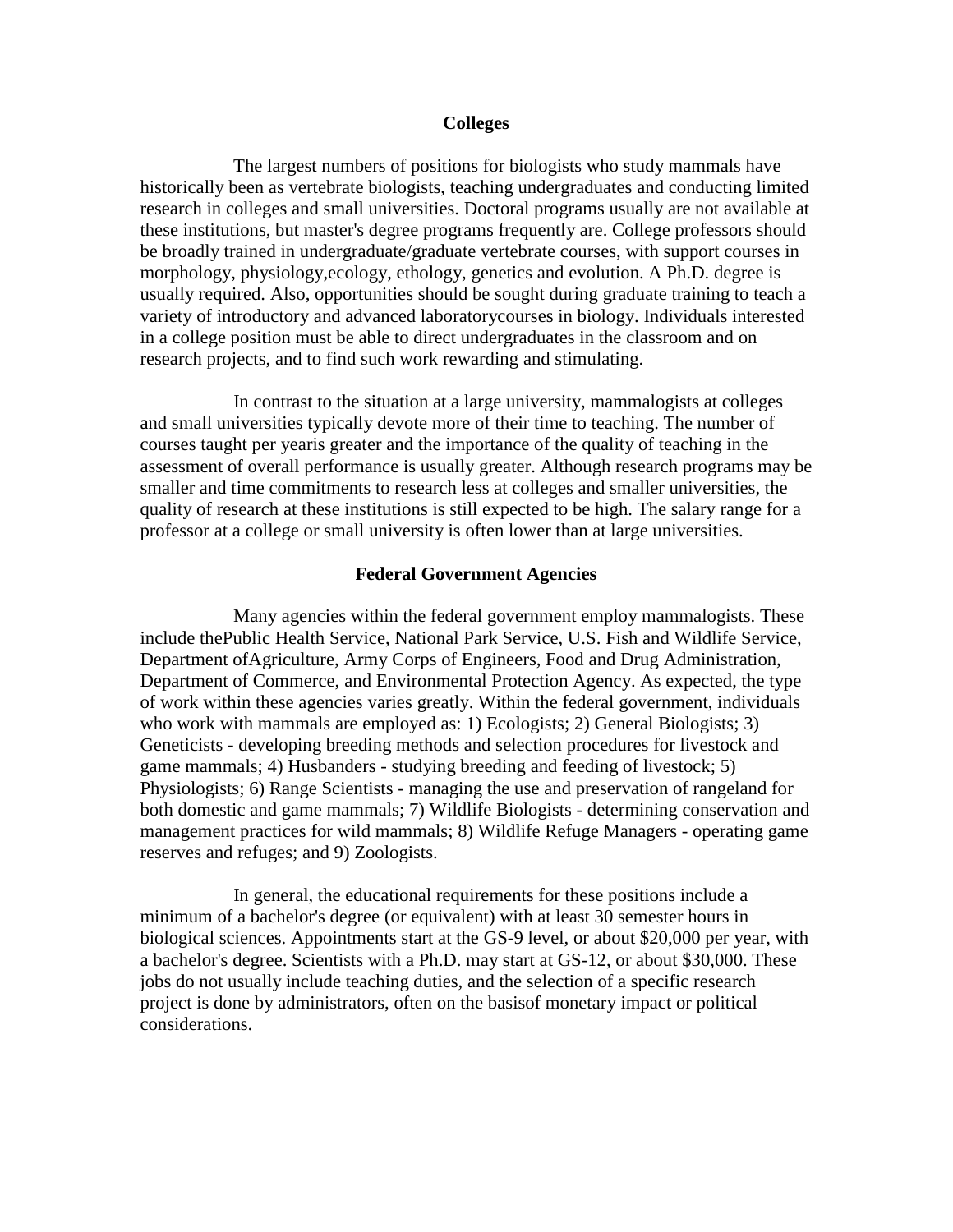### **State Fish and Game Agencies**

 Educational requirements for this career are best met by the Master's of Science degree. A person having a bachelor's degree and some experience in the field is also employable at the entry level. Students should structure their coursework toward a degree in biology or game and resource management. Undergraduate coursework should include general and upper level biology courses. A strong background in communication skill such as writing and public speaking is recommended. Areas of specialization that would increase the chances of employment include some expertise in censusing, data analysis/statistics, and computer programming. A person can increase the probability of obtaining a job in this field by participating in seasonal work programs. Most state departments have these programs available to students, usually during the summer months. Participation in these programs is strongly advised for two reasons: 1) they allow the student to obtain a firsthand knowledge of the field and the type of work involved and 2) they allow the department to assess the individual for future employment. These programs are particularly good for establishing contacts within the field.

 There are four basic divisions within most state Fish and Game departments. An Informations and Education division deals with public affairs. Law Enforcement divisions are also common within state agencies. The Game Division is usually composed of big game, small game, non-game, research, and waterfowl subdivisions. The final division of the department is Habitat Management; a background in biology and engineering would be useful for this division.

 The outlook for future employment in state agencies is relatively static with hiring done to replace vacated positions. Salaries vary among states but an entry level person with a bachelor'sdegree can expect to earn \$17,000 - \$20,000 annually, depending on experience. A person entering the field with a master's degree would be hired with an annual salary of \$17,500 - \$22,000. Fieldwork and direct interaction with wild mammals are the big attractions for this type of employment, although some positions deal more with the public than with wild mammals. One major drawback is that employees often are not their own bosses. As with federal positions, long-term goals may be dictated by state and local political considerations and budgetary constraints.

#### **Museums**

 A person receiving training in mammalogy may work in either a public or a university museum. There are several differences between these, including 1) the size of the collection, largepublic museums often have more specimens than university museums; and 2) the responsibilities of curators, e.g., along with responsibilities for curation of the collection and research, a university position usually includes teaching duties, such as a class in mammalogy or vertebrate biology. In both situations, appointments are based on an individual's ability to meet the highest level of scholarly achievement and to conduct and publish original research. A person generally must have a Ph.D. or the equivalent in order to qualify for such a position. However, some museums employ mammalogists without doctoral degrees as curatorial assistants. The areas of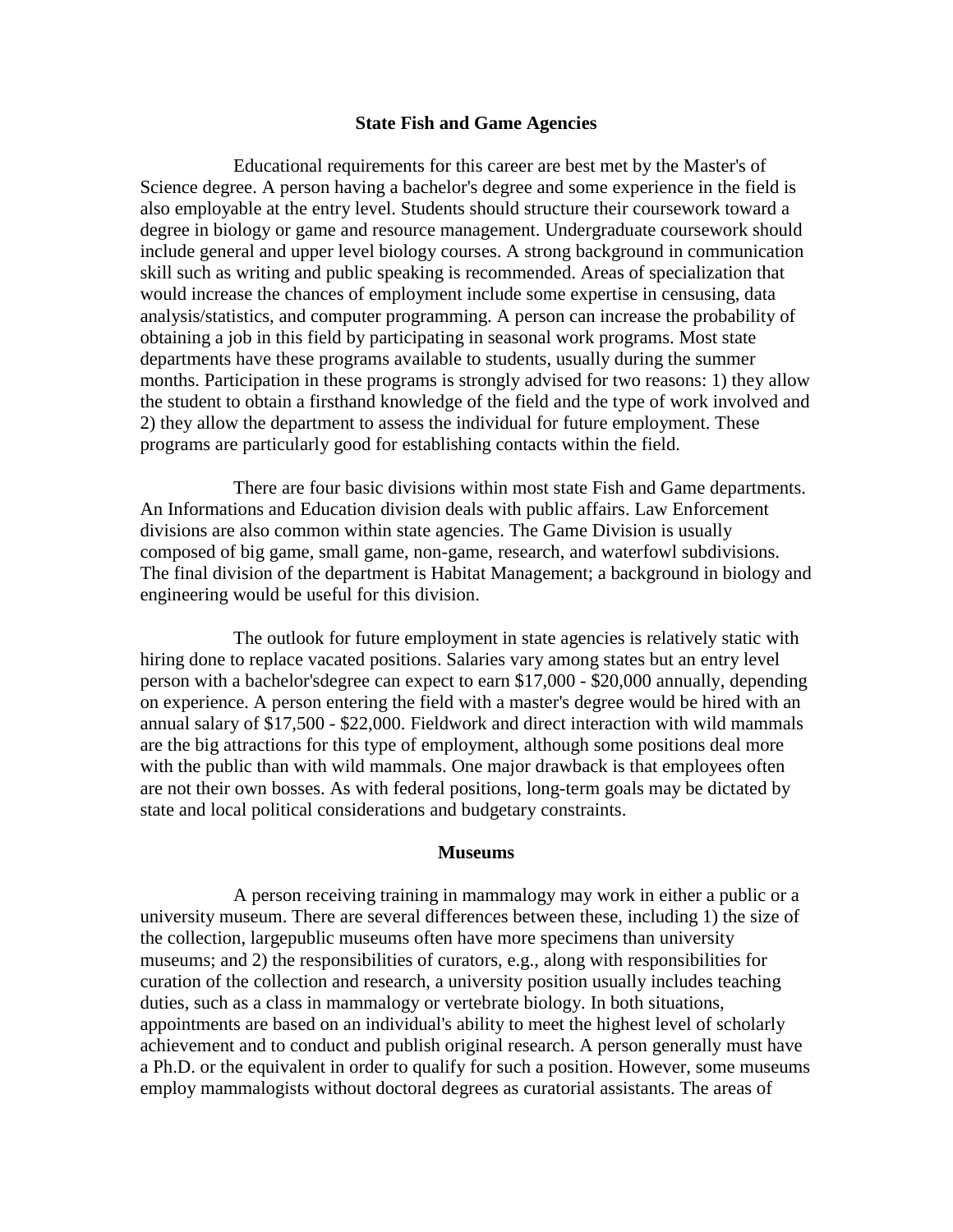specialization are generally systematics, ecology, or biogeography. Curatorial duties include acquisition, preparation, identification, maintenance, and cataloguing of specimens so that materials are readily available to researchers. Storage and retrieval systems for catalog information range from cardfiles to computers. Because many museums have turned to computer-based systems in order to facilitate efficient information retrieval, some knowledge of computer usage is important. Salaries vary widely depending on the institution. Mammalogists employed at university museums often start at a salary of \$16,000 - \$20,000 per year, which increases upon promotion to full professor or curator. Individuals with such positions typically hold a joint appointment in an academic department, such as Biology or Zoology. Not all universities offer tenure track positions for curators. At large public and private museums, starting salaries tend to be slightly higher, \$23,000 per year, and may increase up to approximately \$60,000 per year. Because there are few large prestigious museums, appointments are limited, and most museum curatorial positions are with smaller museums.

### **Zoos**

 There are several hundred zoo positions nationally that are filled by individuals with training in mammalogy. However, for college-educated biologists, the number of positions that open annually is very small. The majority of zoo (and aquarium) positions, such as zoo keepers, require only a high school education, and practical on-thejob training is provided. For higher level positions such as curators and directors, a minimum of a bachelor's degree in biology or zoology is usually required, as is some management training/experience. These positions typically pay \$10,000 - \$50,000 annually, depending on level and the size of the institution. Generally, some practical experience is also required for curatorial positions. Today an increasing number of zoos are using their captive animals as research subjects, and are employing mammalogists with bachelor's and advanced degrees.

#### **Wildlife/Conservation Organizations**

 Although more job opportunities for mammalogists are found in education and government, a limited number of positions are available with private wildlife or conservation organizations, such as the Nature Conservancy, the National Audubon Society, and the National Wildlife Federation. These organizations obtain and maintain preserves and sanctuaries, interact with federal agencies, sponsor programs, and conduct research on endangered species and threatened habitats. The types of positions available include basic research scientists, lobbyists for wildlife legislation, administrators of sanctuaries and preserves, and directors of educational activities. Beyond these generalizations, job descriptions and expectations vary widely.

 A Ph.D. degree is required for a research mammalogist involved in gathering data to be used in deciding strategies for management and preservation of rare or endangered species. On the other hand, there are many other positions for which an undergraduate degree in biology is the minimum requirement, although postgraduate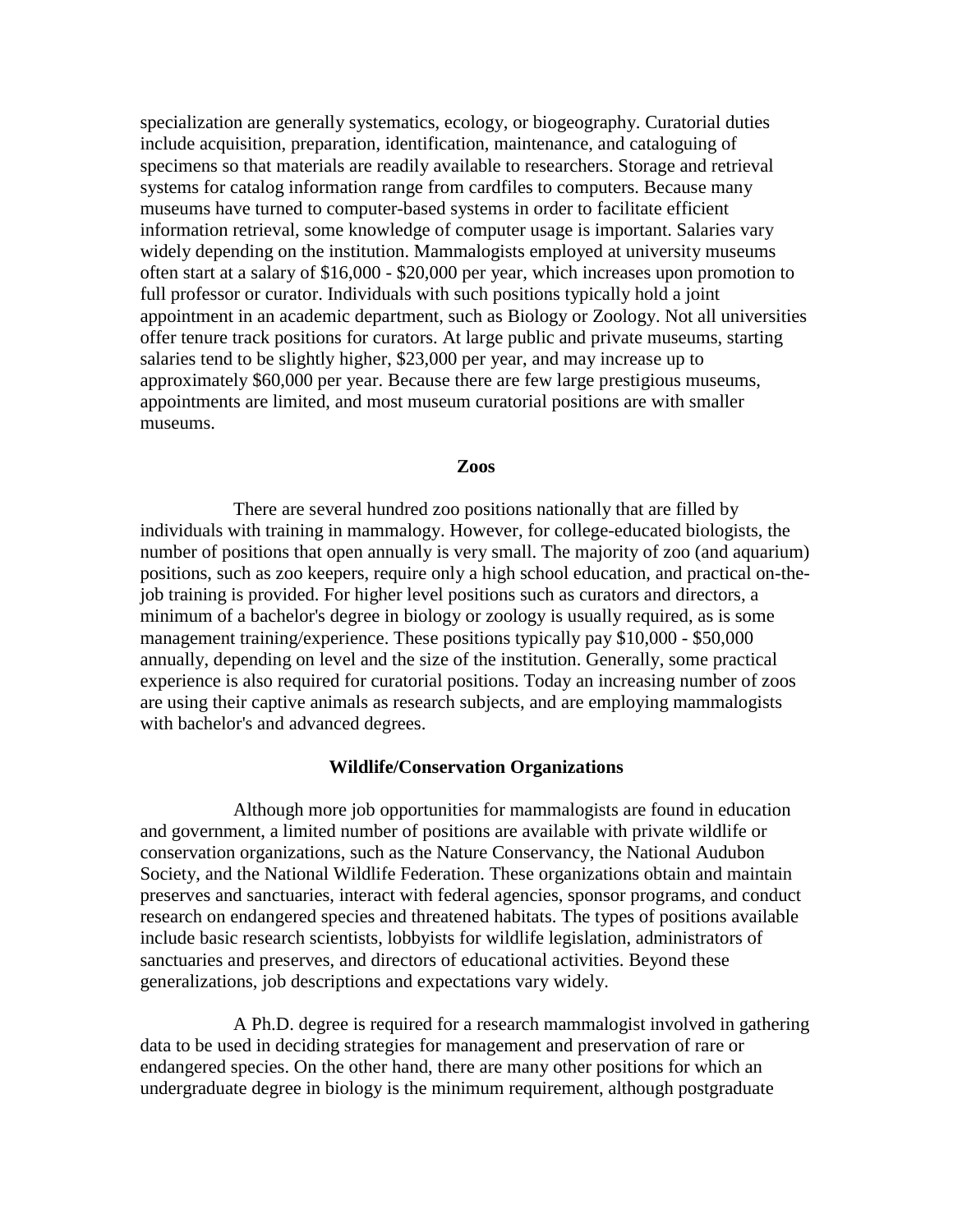work (master's degree) would enhance the chances for success in a difficult job market. For example, preserve administrators, conservation educators, and lobbyists for environmental legislation must have an understanding of science, an ability to deal with people, and excellent communication skills. In addition to basic coursework in biology (which could emphasize mammalogy), students interested in careers with these organizations would be wise to seek background and/or experience in natural resource management, use of computers, public speaking,and semitechnical writing.

 Short-term internships also are available to college students in some of the larger environmental organizations. These positions offer not only an educational experience, but also provide insight into the pros and cons of a career with this type of organization. Students may be assigned to work on preserves or sanctuaries, or to assist regular staff members in policy work. An internship with these organizations may substantially improve the likelihood of future employment.

 Directories to wildlife and conservation organizations are often available in public libraries and should be consulted to gain an idea of the variety of employment opportunities.

## **Private Research Institutes/Private Industry**

 In the private sector, many companies employ scientists with training in mammalogy. Theseinclude the energy, lumber, and industries, as well as scientific supply/products companies. In addition, independent research institutes and consulting firms contract with smaller companies, government agencies, and other entities to perform a similar function. In either case, the research is usually applied than basic in nature.

 The two primary types of mammal studies undertaken in the private sector are: 1) Toxicology - the effects of chemicals or pollutants on living systems. These studies are performed primarily in the laboratory and require an expertise in anatomy and physiology, and a background in histology, chemistry, and statistics. 2) Field Ecology field studies of mammalian ecology. These studies usually are performed in the field, utilizing trapping and telemetry techniques.

 Employment in research institutes and private industry depends somewhat on the economy and how much of the budget is available for research and development. Generally, technicians are hired with a bachelor's degree, starting at about \$12,000 per year. Scientists with advanced degrees earn from \$20,000 to over \$40,000 annually. Summer training for undergraduates is available at some research institutes and is recommended to gain experience and make employment contracts.

## **CONCLUSIONS**

 As can be seen in the above descriptions, career opportunities for mammalogists are many and diverse. However, students considering careers in